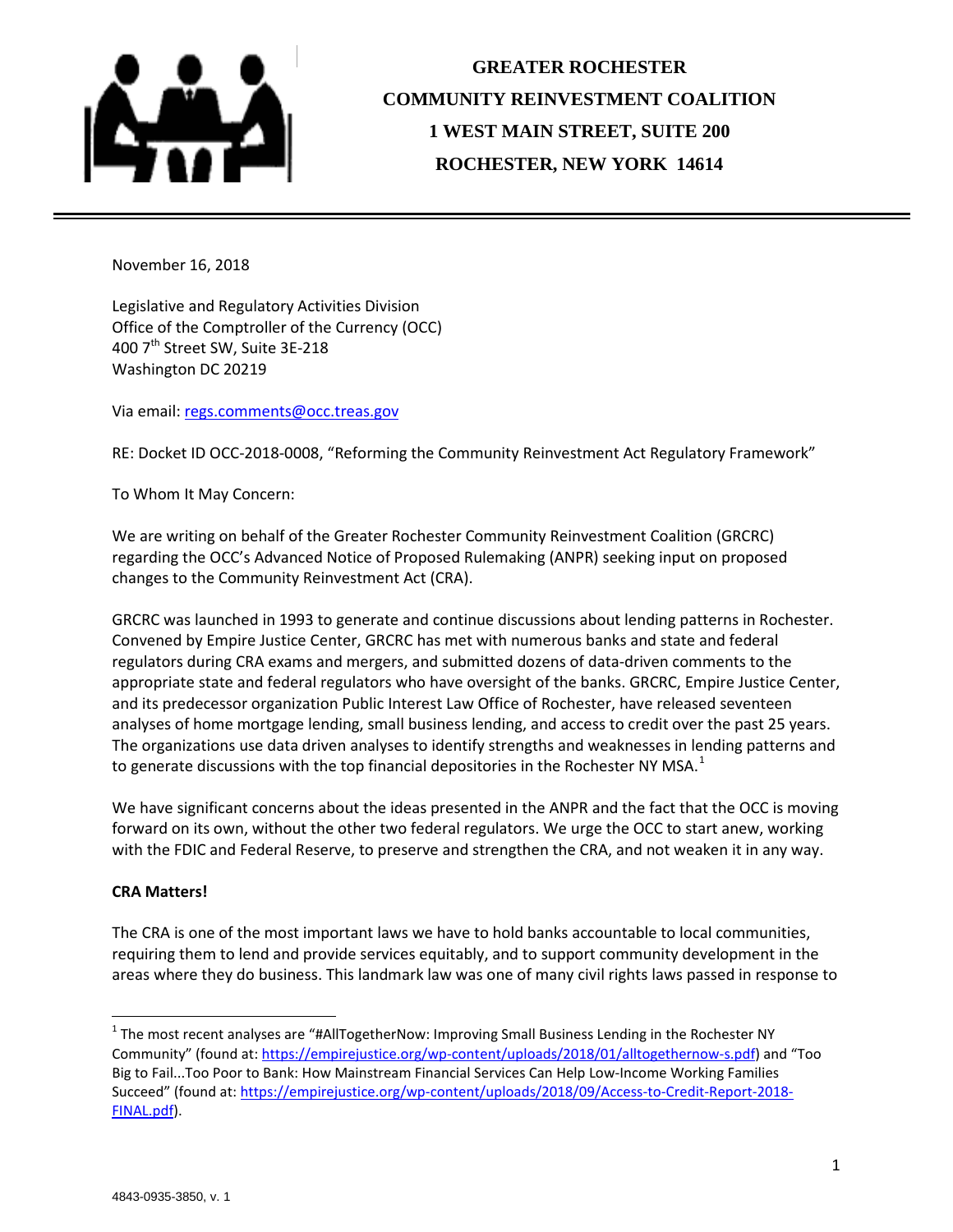discriminatory policies and practices that locked people of color out of banking, credit, housing, employment, and education. Since 1996, CRA has leveraged almost \$2 trillion in small business loans and community development loans and investments in low-moderate income communities across the country.

GRCRC has been commenting on bank CRA exams for over 20 years. Canandaigua NB&T (CNB) is one of the Rochester NY area banks with which we've been engaging. As seen by the table below, the Community Reinvestment Act, and the coalition's work around it, has encouraged CNB to increase its total CRA-related lending, investments and grants by \$229 million, or 221%, over three exam periods between 2007 and 2018, a rate of increase much higher than the bank's 94% increase in area deposits. So, yes, the CRA, along with the input of the local organizations in our coalition, has provided the motivation for CNB, and other banks, to reinvest in the Rochester community.

| Canandaigua NB&T Deposits Versus CRA-Related<br>Reinvestments in the Rochester NY Community |                               |                             |  |  |
|---------------------------------------------------------------------------------------------|-------------------------------|-----------------------------|--|--|
|                                                                                             | <b>Deposits</b><br>(millions) | Reinvestments<br>(millions) |  |  |
| 2018 Exam Period (2015-2017)                                                                | \$2,132                       | \$333                       |  |  |
| 2011 Exam Period (2008-2010)                                                                | \$1,447                       | \$202                       |  |  |
| 2007 Exam Period (2005-2007)                                                                | \$1,100                       | \$104                       |  |  |
| 2007-2018 Change (#)                                                                        | \$1,032                       | \$229                       |  |  |
| 2007-2018 Change (%)                                                                        | 94%                           | 221%                        |  |  |

As FDIC Board of Directors Member Martin Gruenberg said in a recent speech, we believe it is crucial to, "[P]reserve the foundations of CRA – the community-based focus, the reliance on community input, and the consideration of discriminatory and other illegal credit practices in the CRA evaluation – while adapting CRA to a changing banking environment."<sup>[2](#page-1-0)</sup>

We urge the OCC, in conjunction with the Federal Reserve and FDIC, to propose and implement changes that will make banks more accountable and responsive to local communities, while bringing the regulations more in line with purpose of the CRA legislation—to address redlining. In fact, CRA regulations must be updated to address how redlining is happening today (i.e. access to affordable conventional mortgages, branch closures in low-moderate income neighborhoods and openings in middle-upper income neighborhoods, homeowners insurance redlining), as well as to ameliorate the ongoing impacts of past redlining (i.e. HOLC maps, mortgage redlining and discrimination).

If the OCC proceeds to significantly weaken CRA regulations and/or the CRA exam process, the progress in increasing lending to low- moderate income neighborhoods will be halted. NCRC estimates that lowmoderate income neighborhoods could lose up to \$105 billion in home and small business lending nationally over a five year time period.<sup>[3](#page-1-1)</sup> In New York State, the loss would be between \$2.79 billion and \$5.79 billion. In New York's 25<sup>th</sup> Congressional district, which encompasses all of Rochester and most of Monroe County, the loss in lending would be between \$43.8 million and \$87.7 million.

<span id="page-1-0"></span> <sup>2</sup> <https://www.fdic.gov/news/news/speeches/spoct2918.html>

<span id="page-1-1"></span><sup>3</sup> <https://ncrc.org/wp-content/uploads/2018/09/CRA-Impact-dollar-loss-V5.pdf>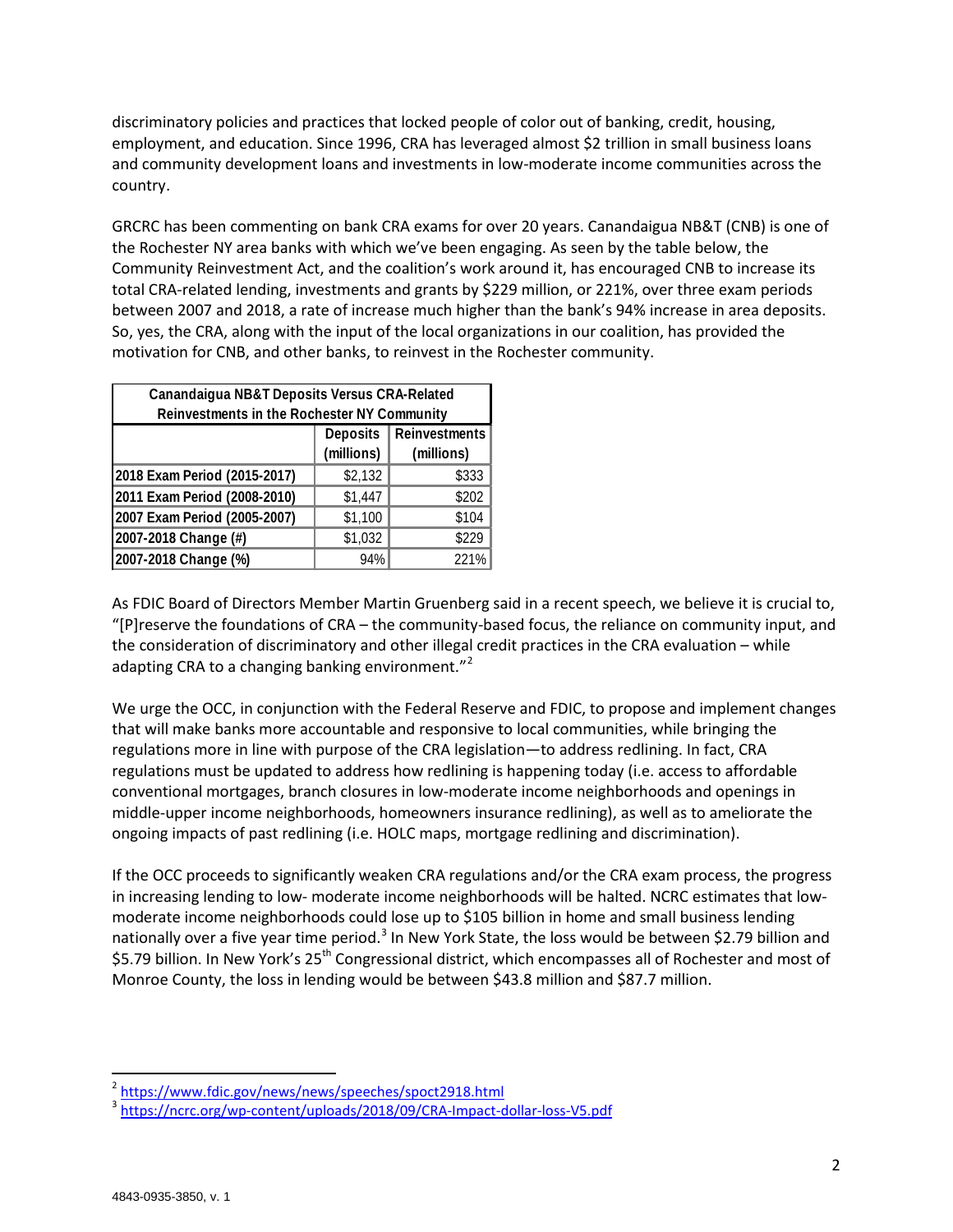# **The Metric-Based "One Ratio" Approach Does Not Fit the Local Community Focus of CRA**

In the ANPR, the OCC outlines a metric-based framework to modernize CRA. This metric-based framework, also called the "one ratio," would consist of the dollar volume of a bank's CRA activities (loans, investments, and services to low-moderate income borrowers and communities) divided by the bank's assets, deposits or capital. The ratio is supposed to reflect CRA effort compared to a bank's capacity.

It is good to see that the OCC is grappling with how to measure and compare the actual impact of banks' CRA performance. CRA advocates have been trying to do this for years. In fact, Empire Justice Center and the Greater Rochester Community Reinvestment Coalition have previously estimated bank CRArelated lending and investments in the Rochester NY area, as well as metrics of investments per local deposits. This was done in 2007, 2011 and 2018 when commenting on Canandaigua NB's CRA performance, $4$  and in 2016 when commenting on JPMorgan Chase's CRA performance.<sup>[5](#page-2-1)</sup>

As you can see in the metrics used by GRCRC in the above-mentioned comment letters (as well as the table below), the ratios used were **locally focused**--local CRA-related loans, grants and investments as a percentage of the bank's local deposits. This shows how well a bank is meeting a local community's needs based on its local capacity—how much of a bank's local deposits are being reinvested in a local community.

| Percentage of Canandaigua NB&T's Rochester MSA Deposits Reinvested in Community |                 |                       |            |  |
|---------------------------------------------------------------------------------|-----------------|-----------------------|------------|--|
|                                                                                 |                 | % Deposits Reinvested |            |  |
|                                                                                 | <b>Deposits</b> | <b>Entire Exam</b>    |            |  |
|                                                                                 | (millions)      | Period                | Annualized |  |
| 2018 Exam Period (2015-2017)                                                    | \$2,132         | 15.62%                | 5.21%      |  |
| 2011 Exam Period (2008-2010)                                                    | \$1,447         | 13.95%                | 4.65%      |  |
| 2007 Exam Period (2005-2007)                                                    | \$1,100         | 9.40%                 | 3.13%      |  |

As seen above, as CNB increased its FDIC deposits in the Rochester MSA across the three exams, the bank increased the percentage of deposits it was reinvesting back into the Rochester NY community. GRCRC believes this is a result of the OCC's regular review of CNB CRA performance, as well as the voice of the coalition, via CRA, during these exams. As a result of CRA, during each of the above exams, GRCRC engaged with the bank about concerns and opportunities, met with the OCC examiners, and submitted a letter commenting on CNB's CRA performance.

We are concerned that a single ratio measuring a bank's CRA performance would make CRA exams considerably less effective in evaluating how banks are responding to local needs, particularly in small and medium metropolitan areas and in rural communities. **Using a single metric, or set of metrics, measured at the national/aggregate level would contradict the CRA statutory requirement that banks "have continuing and affirmative obligations to help meet the credit needs of the local communities in which they are chartered."** The key word is local. One ratio cannot tell an examiner, a bank, or a member of the public how responsive a bank is to its various service areas. The OCC needs to remember

<span id="page-2-0"></span> <sup>4</sup> See [https://empirejustice.org/wp-content/uploads/2018/01/grcrc-comments-cnbs-cra-2011.pdf,](https://empirejustice.org/wp-content/uploads/2018/01/grcrc-comments-cnbs-cra-2011.pdf) pp. 21-22. [https://empirejustice.org/wp-content/uploads/2018/10/CanandaiguaNB\\_CNB\\_CRA\\_-](https://empirejustice.org/wp-content/uploads/2018/10/CanandaiguaNB_CNB_CRA_-Exam_Comment_Letter_2018.pdf)

<span id="page-2-1"></span>[Exam\\_Comment\\_Letter\\_2018.pdf,](https://empirejustice.org/wp-content/uploads/2018/10/CanandaiguaNB_CNB_CRA_-Exam_Comment_Letter_2018.pdf) pp. 12-14.<br><sup>5</sup> See [https://empirejustice.org/wp-content/uploads/2018/01/grcrc-jpmc-crc-letter.pdf,](https://empirejustice.org/wp-content/uploads/2018/01/grcrc-jpmc-crc-letter.pdf) p. 13.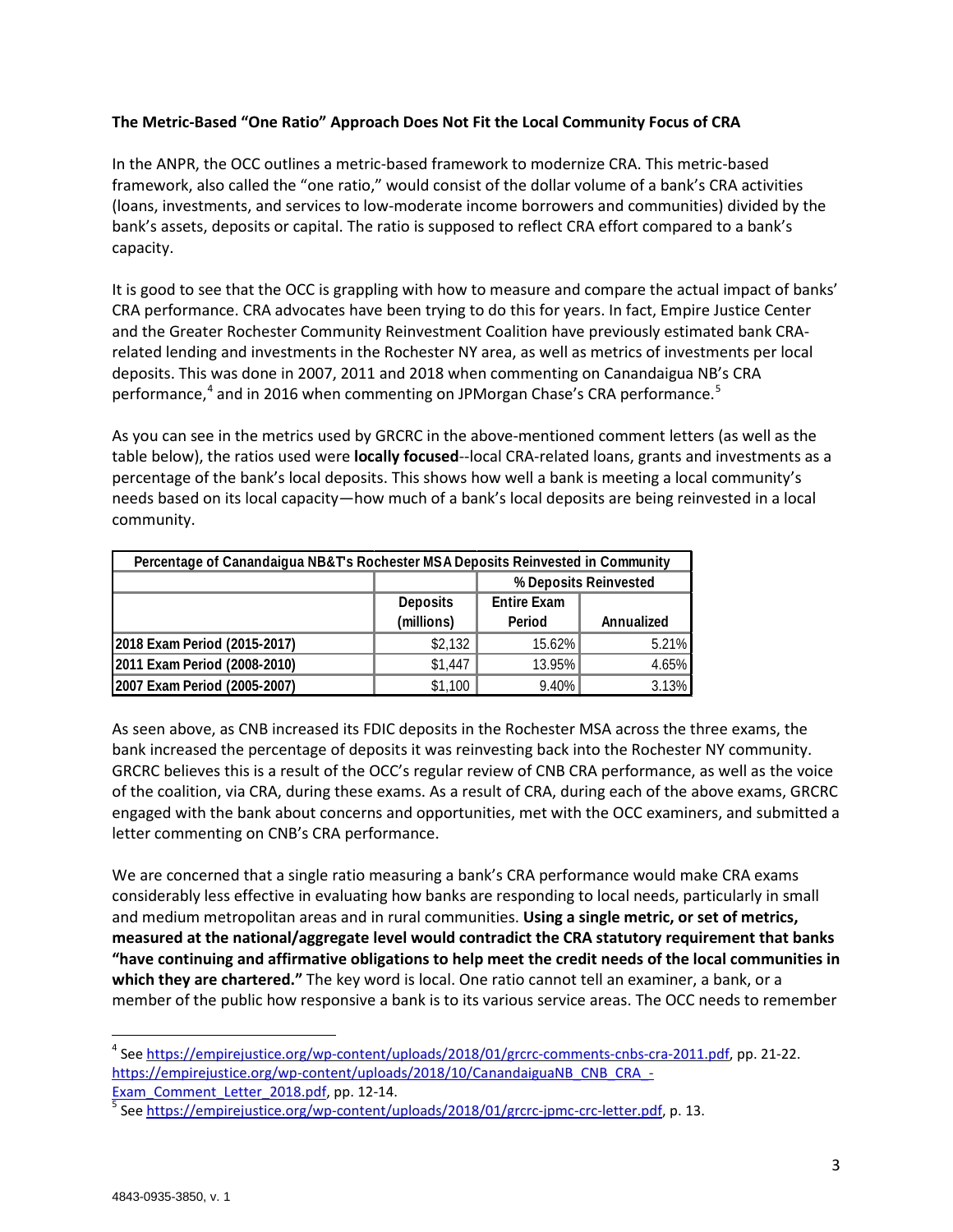that banks serve a variety of communities—different in size, composition, economy and needs/opportunities. A single metric or one ratio is unlikely to take these local differences into account.

Investments as a percentage of capital by the nation's largest banks are not likely to work out so well for mid-sized cities like Rochester, nor for the lower income people and small businesses in these communities. Large national targets like the one ratio will incentivize banks, particularly large national banks, to focus on larger investment deals or larger MSAs, while ignoring more modest sized deals and communities like Rochester, as well as rural communities. Any metric must measure how well banks like JPMorgan Chase, Bank of America and KeyBank, which are among Rochester's top depositories, are serving mid-size and smaller communities that put a substantial portion of their money into the banks as deposits.

# **Local Community Input Is at the Heart of CRA**

CRA exams currently evaluate and rate bank performance in geographical areas called assessment areas where banks have branches. Examiners are required to solicit and consider comments from community members about performance in assessment areas. This critical part of CRA, considering public comments on local performance, will be significantly undermined if the one ratio replaces assessment areas or significantly diminishes the importance of assessment areas and public input on CRA ratings.

In our 2016 comment letter about KeyBank's proposed acquisition of First Niagara Bank, the importance of meeting the needs of localities was laid out in the list of commitments we urged KeyBank to incorporate in its community benefits plan. These included: strong local market goals commensurate with local depository market shares, local market advisory councils, maintenance of a minimum percentage of its branches in low-moderate income neighborhoods, sharing of local data about goal progress, and the hiring of local CRA mortgage officers.<sup>[6](#page-3-0)</sup> We shared many of these ideas with KeyBank at in-person meetings in Washington DC with organizations from across the country and in Rochester NY with GRCRC members. As a result, KeyBank signed a strong community benefits agreement in March of  $2016.<sup>7</sup>$  $2016.<sup>7</sup>$  $2016.<sup>7</sup>$ 

Our experience with KeyBank during its merger process shows that it's critical to engage local communities impacted by a merger, and to co-create a plan for future lending and investment. In fact, banks should be required to develop a proactive CRA plan at the time of mergers to ensure that the newly expanded institution leads to more resources for local communities, and not fewer, as is too often the case.

# **Modernize CRA While Focusing on Historically Redlined People and Communities**

The OCC seeks to expand the types of activities that count for CRA credit – including activities that do not target low-moderate income people and communities. The OCC is proposing to count more activities outside of assessment areas; expand the universe of activities that automatically qualify for CRA credit without scrutinizing if they actually benefit LMI populations; expand allowable CRA small business lending to larger businesses; and quantify non-monetary activities such as service hours. We

<span id="page-3-0"></span><sup>&</sup>lt;sup>6</sup> [https://empirejustice.org/wp-content/uploads/2018/09/P-COM\\_GRCRC\\_Key\\_Bank\\_Comments\\_2016.pdf,](https://empirejustice.org/wp-content/uploads/2018/09/P-COM_GRCRC_Key_Bank_Comments_2016.pdf) pp. 3-4.

<span id="page-3-1"></span><sup>&</sup>lt;sup>7</sup> [https://empirejustice.org/resources\\_post/press-release-empire-justice-center-and-local-advocates-announce](https://empirejustice.org/resources_post/press-release-empire-justice-center-and-local-advocates-announce-agreement-with-keybank/)[agreement-with-keybank/](https://empirejustice.org/resources_post/press-release-empire-justice-center-and-local-advocates-announce-agreement-with-keybank/)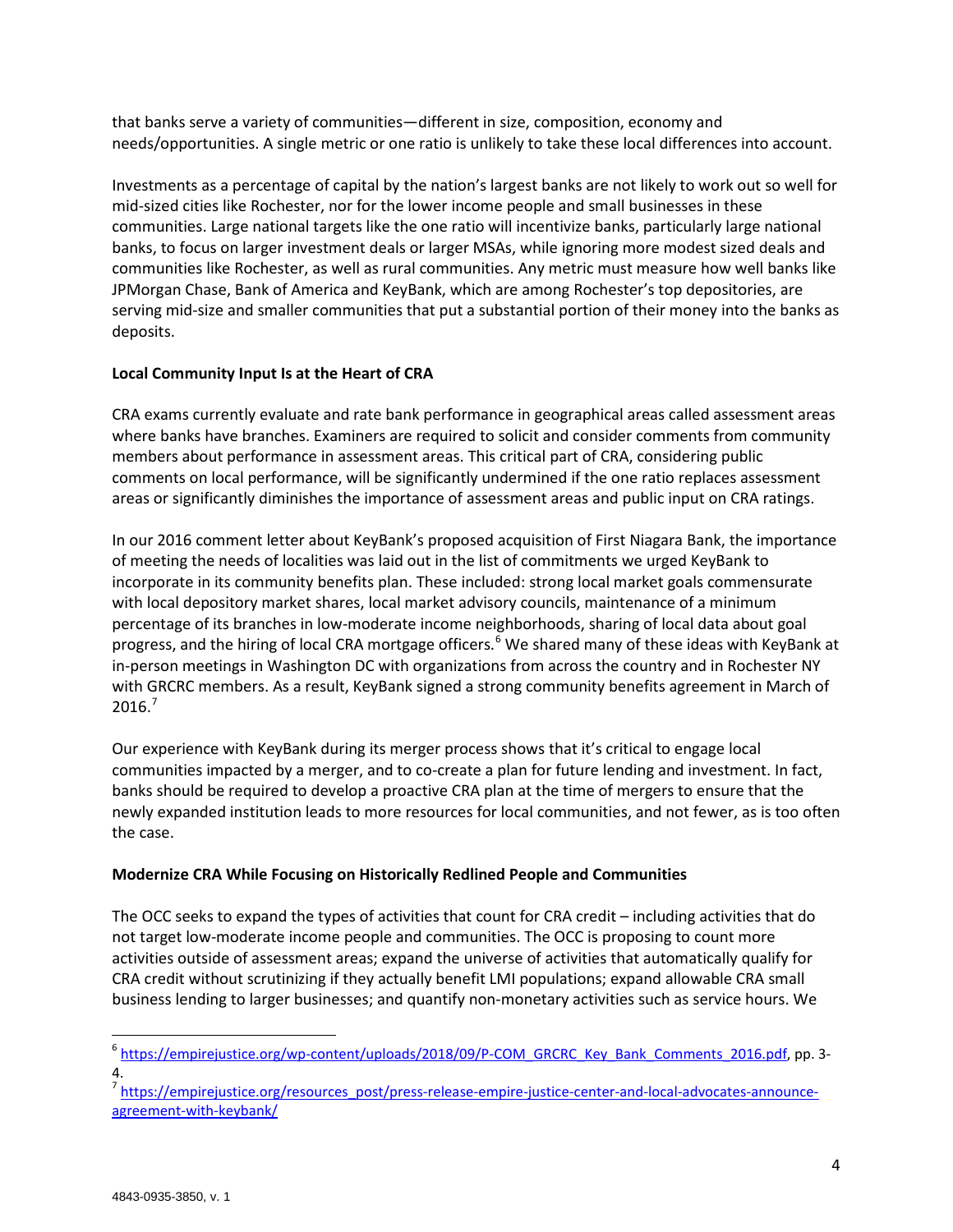are deeply concerned that these proposals could dilute the impact of CRA and, even worse, take focus away from the populations it was meant to benefit, which are historically redlined people and communities.

The CRA should never have been targeted to only low-moderate income people and communities. Senator Proxmire and the other members of Congress that drafted the CRA and secured its passage were clearly concerned about disparities in lending in minority communities, especially inner-city neighborhoods. Still, racial disparities in lending remain stubborn and persistent.

In research conducted by Empire Justice Center, even after controlling for income, Rochester NY area Black applicants were denied home purchase loans at higher rates than White applicants. Middle income Blacks were denied 2.5 times as often as middle income Whites.<sup>[8](#page-4-0)</sup> In another study, businesses located in majority nonwhite census tracts were much less likely to get loans than expected by their presence. While 18% of the Rochester NY area's businesses were in nonwhite neighborhoods, they obtained only [9](#page-4-1)% of the area's 2015 small business loans.<sup>9</sup>

There are several ways the OCC could expand allowable CRA activities without diluting the original purpose of CRA and while maintaining the focus on increasing access to banks and banking and supporting community development.

- Explicitly include bank lending, investing and services to people and communities of color in its CRA evaluations. While there is substantial overlap between low-moderate income people and communities and people and communities of color, there is some opportunity for expansion here.
- Require that all consumer lending (student, auto, credit card, unsecured consumer loans) be considered in CRA evaluations. Such evaluations would need to be both quantitative and qualitative, and include whether or not banks have one or more non-mortgage consumer loan products designed to serve traditionally redlined populations and communities and how well those products do in fact serve the intended local communities. The CRA already allows for other loans to be included, and requires so if consumer loans constitute a substantial majority of an institution's business.<sup>[10](#page-4-2)</sup> Requiring the inclusion of all consumer loans will make CRA evaluations more uniform and comparable across institutions, including for limited purpose banks like credit card banks.
- Require that the lending of bank mortgage company affiliates be included on CRA exams.

Industry trade associations have been advocating for CRA consideration for projects that have broad benefits such as financing hospitals that are not necessarily located in low- and moderate-income neighborhoods. Expanding to these types of projects would be outside the original purpose of CRA. Banks already have significant leeway around large projects that serve a certain percentage of lowmoderate income people and neighborhoods. If CRA exams award points for financing or activities that do not address lack of access to banking or community development needs in lower income neighborhoods, then CRA will be less effective in channeling resources to the communities that were the focus of the 1977 legislation.

<span id="page-4-2"></span><span id="page-4-1"></span>

<span id="page-4-0"></span> $^8$  [http://empirejustice.org/wp-content/uploads/2018/01/river-runs-dry-ii-1.pdf,](http://empirejustice.org/wp-content/uploads/2018/01/river-runs-dry-ii-1.pdf) p. 10.<br> $^9$  [http://empirejustice.org/wp-content/uploads/2018/01/alltogethernow-s.pdf,](http://empirejustice.org/wp-content/uploads/2018/01/alltogethernow-s.pdf) pp. 6-7.<br> $^{10}$  https://www.occ.treas.gov/news-issuan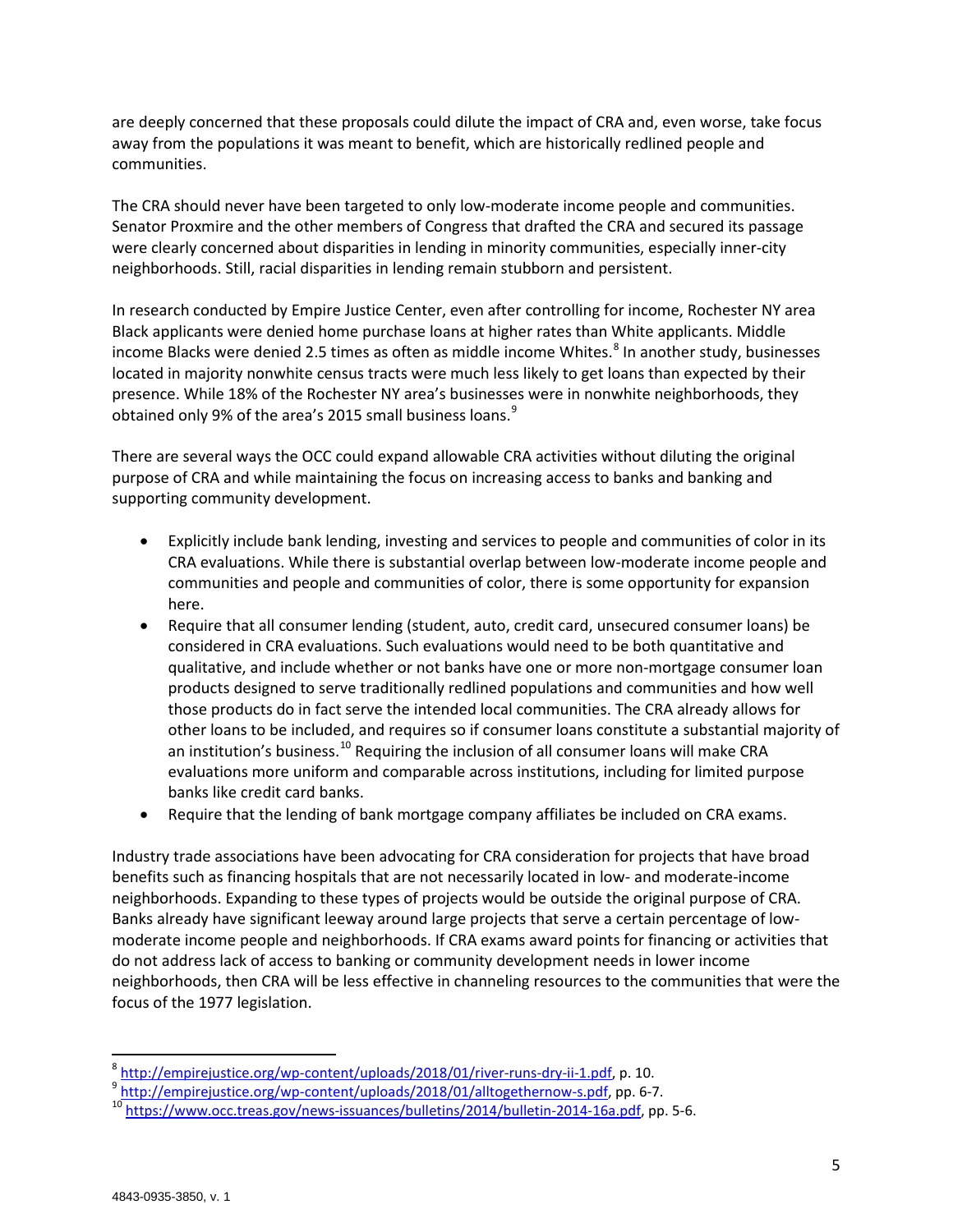#### **Modernizing Assessment Areas**

The banking world has changed, especially with the rise of online banks. We agree that CRA exams should assess lending and other activities that are happening outside of banks' current assessment areas. However, we are concerned that the OCC's approach to expanding assessment areas would only be for "extra credit" and a way to amass CRA credit to reach the one ratio target, with no incentive to serve local communities.

Rather than simply including the increased bank lending and deposit taking that is happening in geographies beyond bank branches in the total dollar volume of CRA activities, the OCC should instead establish new assessment areas for geographical areas where banks do not have branches but engage in a significant amount of business. These new assessment areas would better facilitate accountability to local needs and public input, while expanding opportunities for banks to engage in CRA activities. Banks should still maintain the local obligation they currently have around branches and ATMs. Any changes cannot lead to a loss of activity in existing assessment areas.

# **Branches and Branch Products Matter: Location, Access and Affordability**

The ANPR devotes very little attention to access to banking and goes so far as to question whether branching in low-moderate income communities should continue to be considered on CRA exams. The need for bank branches remains. Nationwide, a quarter of all households use bank tellers as their primary method of account access, and that jumps to about 45% of seniors and 40% of those earning below \$30,000. Not everyone has access to online banking, and barriers exist for specific populations, such as the elderly and immigrants. Mobile and online banking should supplement, not replace, branches.

And branches alone aren't enough if people can't use the products. In the city of Rochester, 23% of adults are outside the credit economy; and of the 77% with some type of credit score, over half have a subprime score.<sup>[11](#page-5-0)</sup> The CRA should also evaluate the cost of branch and online products and how banks are or are not reducing barriers to their products, including cost, identification, and prior banking issues.

In Empire Justice Center's research for its most recent report, "Too Big to Fail…Too Poor to Bank," the organization learned from its consumer focus group that most participants had at least one credit union or bank account and many accessed their accounts online or via a mobile app. At the same time, the consumers found it very important to go to a branch to address a problem with their account or to make deposits. Brick and mortar branches still matter to consumers, and major banks have been closing them in or near low-moderate income areas in the past couple of years. This makes it more difficult for consumers, particularly seniors or those without transportation, to obtain in-person support to address account issues.

# **Conclusion**

Meaningful CRA reform could boost lending and access to banking for underserved communities. CRA ratings must be reformed so the pass rate is no longer 98 percent. Assessment areas must be added that include areas outside of bank branch networks in which banks make high volumes of loans. Lending and

<span id="page-5-0"></span><sup>&</sup>lt;sup>11</sup> [https://empirejustice.org/wp-content/uploads/2018/09/Access-to-Credit-Report-2018-FINAL.pdf,](https://empirejustice.org/wp-content/uploads/2018/09/Access-to-Credit-Report-2018-FINAL.pdf) pp. 5-6.